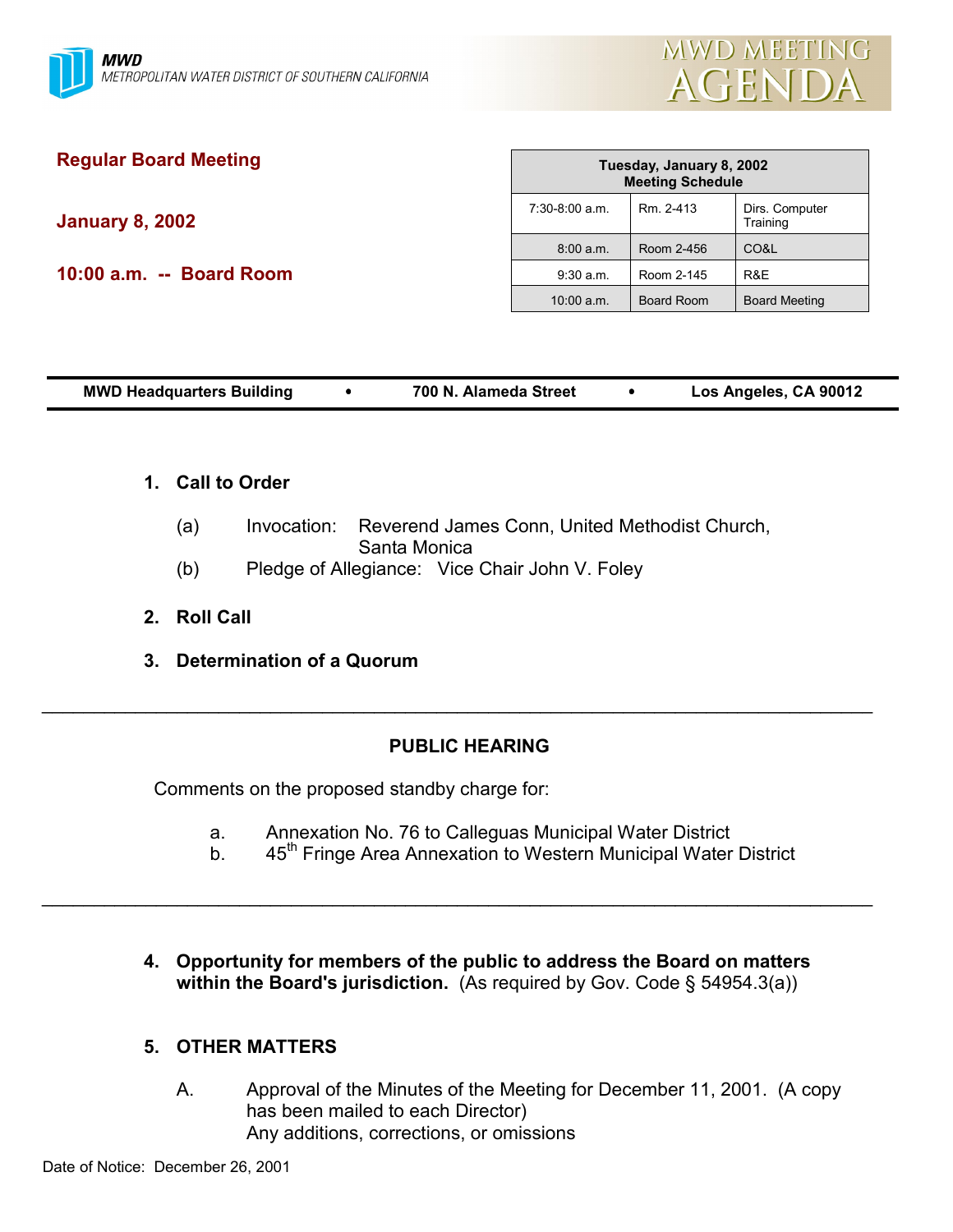- B. Presentation of five-year service pin to Director Gary A. Morse, representing Central Basin Municipal Water District
- C. Reappointment of Director Anthony R. Fellow, representing Upper San Gabriel Valley Municipal Water District
- D. Report of Nominating Committee
	- (a) Nomination of three nonofficer members of the Executive **Committee**
	- (b) Election
- E. Report from the Subcommittee on Rules and Ethics regarding Ethics Officer position
- F. Committee appointments. (Exec.)
- G. Chairmanís Monthly Activity Report

## **6. DEPARTMENT HEADS' REPORTS**

- A. Chief Executive Officerís Reports:
	- i. Oral report on Colorado River matters. (LC&P)
	- ii. Oral report on Bay-Delta and State Water Project matters. (LC&P, WPQ&R)
	- iii. Chief Executive Officer's summary of Metropolitan's activities for the month of December. **(Written report to be sent separately)**
- B. General Counsel's summary of Legal Department activities for the month of December. **(Written report to be sent separately)**

## **7. ORAL REPORTS OF STANDING COMMITTEES**

- 7-1 Executive Committee (Phillip J. Pace, Chair)
- 7-2 Asset, Real Estate and Infrastructure Policy (Glen D. Peterson, Chair)
- 7-3 Budget, Finance and Investment (Jorge G. Castro, Chair)
- 7-4 Communications, Outreach and Legislation (Henry S. Barbosa, Chair)
- 7-5 Engineering and Operations (Marion V. Ashley, Chair)
- 7-6 Legal, Claims and Personnel (Langdon W. Owen, Chair)
- 7-7 Water Planning, Quality and Resources (Gary A. Morse, Chair)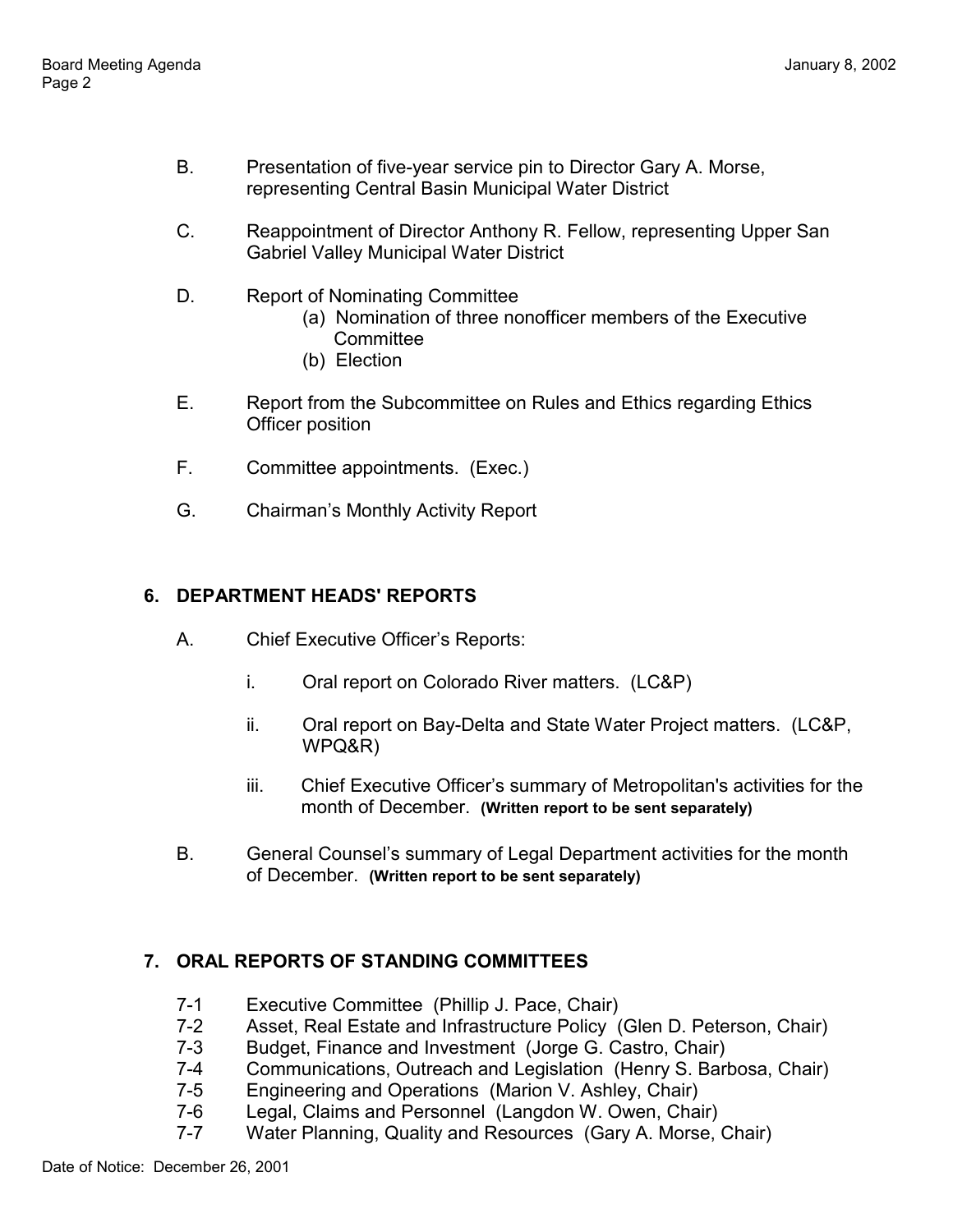### **8. CONSENT CALENDAR ITEMS (Action)**

**8-1** Authorize \$640,000 and delegate authority to award a contract for the Oracle Procurement System Upgrade Program (Approp. 15383). (ARE&IP)

#### **Recommendation:**

**Option #1:**

**Adopt the CEQA determination and**

- **a. Appropriate \$640,000;**
- **b. Authorize the Chief Executive Officer to have all work performed; and**
- **c. Delegate to the CEO the authority to award a contract to Oracle Corporation exceeding \$250,000 for software and services to implement Oracle's E-Commerce software. This option will significantly improve the purchasing system and services by providing a more functional purchasing application that is easier to use and yields purchasing efficiencies.**
- **8-2** Authorize \$2.7 million for a Capital Investment Plan project and award a \$2.03 million contract to Steve Bubalo Construction Co. to demolish the service center/warehouse and relocate the reclaimed washwater line at the Jensen filtration plant as part of the Jensen and Mills Oxidation Retrofit Program (Approp. 15173). (E&O)

#### **Recommendation:**

**Option #1:**

**Adopt the CEQA determination and**

- **a. Appropriate \$2.7 million;**
- **b. Authorize the Chief Executive Officer to have all work performed as described in the letter; and**
- **c. Award a construction contract in the amount of \$2.03 million for the service center/warehouse demolition and reclaimed washwater line installation.**
- **8-3** Authorize \$8.22 million for four Capital Investment Plan program appropriations to implement improvements to maintain and enhance the reliability of the Colorado River Aqueduct (Approp. 15373, 15374, 15384, and 15385). (E&O)

**Recommendation:**

**Option #1:**

**Adopt the CEQA determinations for all projects described herein and appropriate \$8.22 million in budgeted funds.**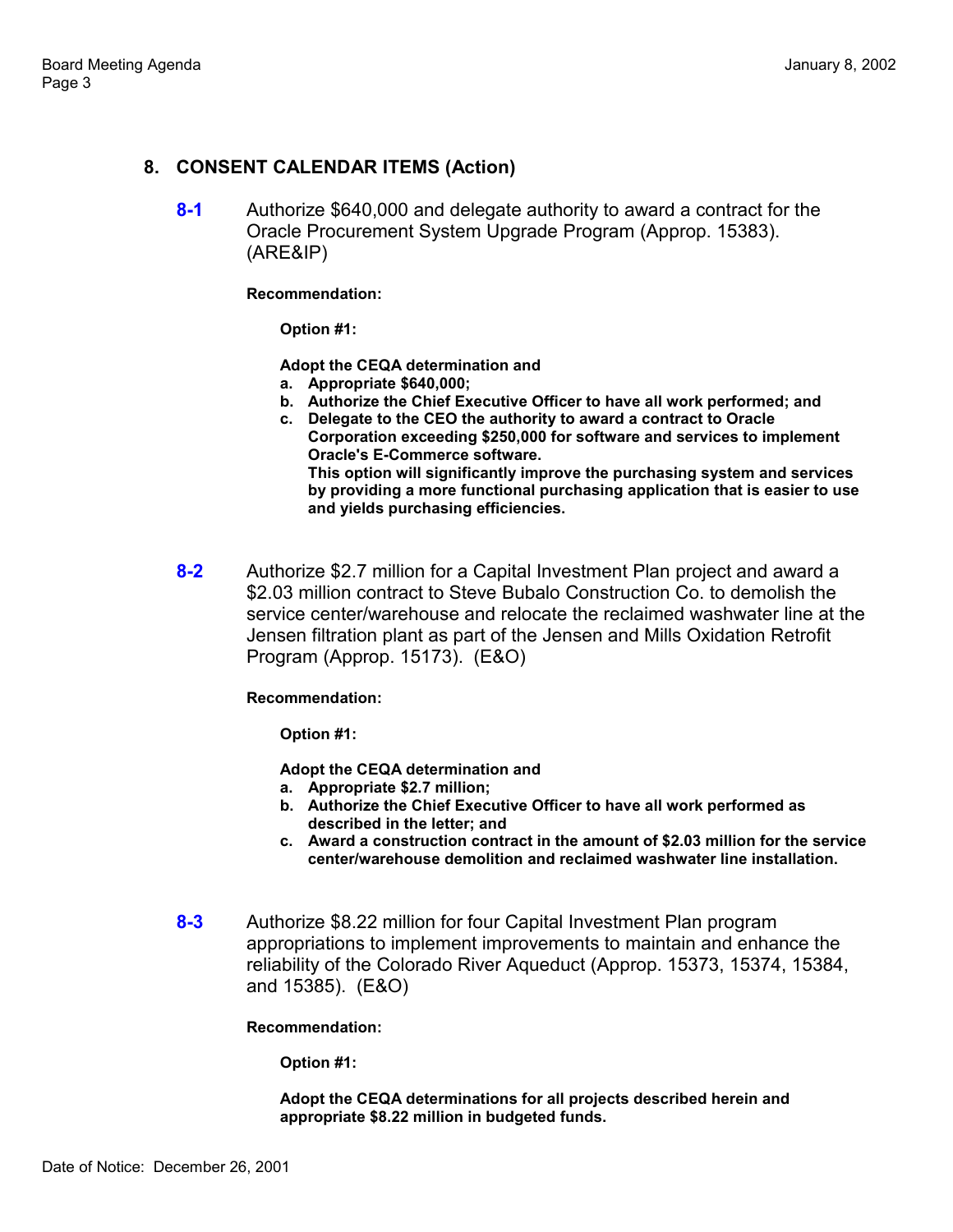**8-4** Adopt six resolutions pertaining to property taxes for new redevelopment projects in the counties of Los Angeles, Orange and San Bernardino. (BF&I)

#### **Recommendation:**

**Adopt the CEQA determination and resolutions, providing in substance that Metropolitan elects to be allocated that additional portion of revenue from taxes levied on redevelopment property which is attributable to any increase in Metropolitan's base year tax rate applied to the incremental assessed value of the project property.**

| <b>Name of Project</b>                                                                                                 | County                |
|------------------------------------------------------------------------------------------------------------------------|-----------------------|
| Rosemead Redevelopment Project Area<br>No. 2 in the city of Rosemead                                                   | Los Angeles           |
| Artesia Redevelopment Project Area<br>in the city of Artesia                                                           | Los Angeles           |
| <b>Orange Merged and Amended</b><br><b>Redevelopment Project in the</b><br>city of Orange                              | Orange                |
| <b>El Toro-Marine Corps Air Station</b><br><b>Redevelopment Project in the</b><br>Unincorporated Area of Orange County | Orange                |
| <b>Huntington Beach Southeast Coastal</b><br>Redevelopment Project in the city of<br><b>Huntington Beach</b>           | Orange                |
| <b>Mission Boulevard Redevelopment Project</b><br>in the city of Montclair                                             | <b>San Bernardino</b> |

**8-5** Approve amendments to Metropolitan Water District Administrative Code for changes to the committee structure. (LC&P)

#### **Recommendation:**

**Adopt the CEQA determination and approve changes to the Administrative Code set forth in Attachment 1 to the letter to reflect the new committee structure approved by the Board at its December 2001 meeting, effective January 1, 2002.**

**8-6** Support proposed water bond initiative, "Water Security, Clean Drinking Water, Coastal and Beach Protection Act of 2002". (CO&L)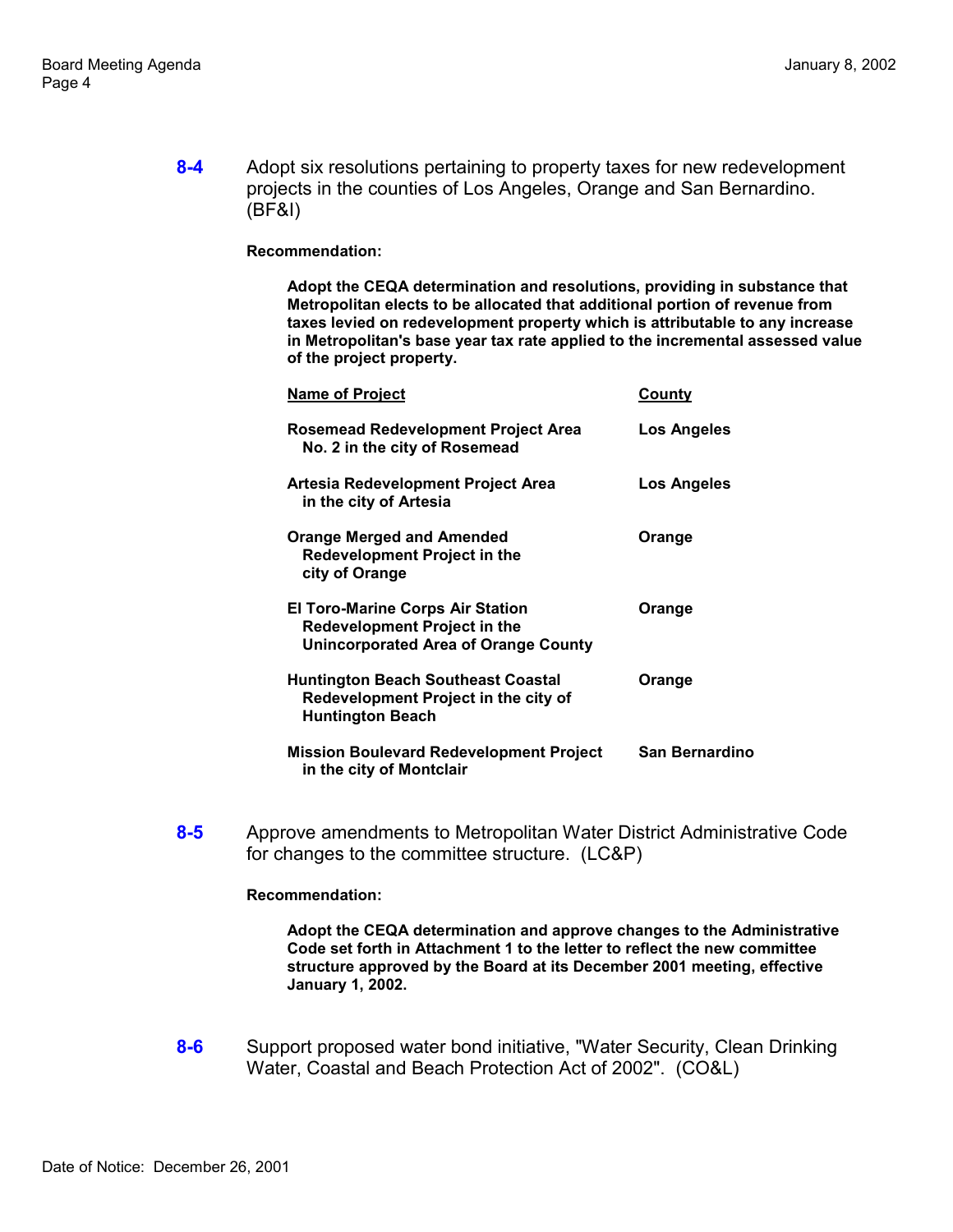**Recommendation:**

**Adopt the CEQA determination and express Board support for the "Water Security, Clean Drinking Water, Coastal and Beach Protection Act of 2002".**

**(END OF CONSENT CALENDAR)**

### **9. OTHER BOARD ITEMS (Action)**

**9-1** Apportionment of revenues and setting of water rates and charges to raise firm revenues, and adopt resolutions giving notice of intention to impose rates and charges. (BF&I)

**Recommendation:**

**Option #1:**

**Adopt the CEQA determination and**

- **a. Set a time for a hearing of the Budget, Finance and Investment Committee at which interested parties may present their views regarding the Chief Executive Officer's recommendation. The water rates and charges for the first six months of FY 2002/03 will remain unchanged. It is recommended that the rates and charges effective January 1, 2003, be set by the Board as defined in the board letter.**
- **b. Adopt the following resolutions:**
	- **1. Resolution of intention to impose rates and charges to be effective January 1, 2003, and to direct further actions in connection herewith in the form shown as Attachment 1 to the letter.**
	- **2. Resolution of intention to impose the Readiness-to-Serve Charge in the form shown as Attachment 2 to the letter, declaring the Board's intention (i) at its March 12, 2002 meeting to consider and act upon the Chief Executive Officer's recommendation to impose a Readiness-to-Serve Charge and (ii) at its May 14, 2002 meeting to consider and act upon the Chief Executive Officer's recommendation to impose standby charges within the territories of member agencies that have requested that charge as a means of collecting all or a portion of their RTS Charge.**
	- **3. Resolution of intention to impose a Capacity Reservation Charge and Peaking Surcharge in the form shown as Attachment 3 to the letter, declaring the Board's intention, at its March 12, 2002 meeting to consider and act upon the Chief Executive Officer's recommendation to impose a Capacity Reservation Charge and Peaking Surcharge.**
	- **4. Resolution of intention to impose a New Demand Charge (NDC) at the current level and suspend collection of the NDC for FY 2002/03, in the form shown as Attachment 4 to the letter.**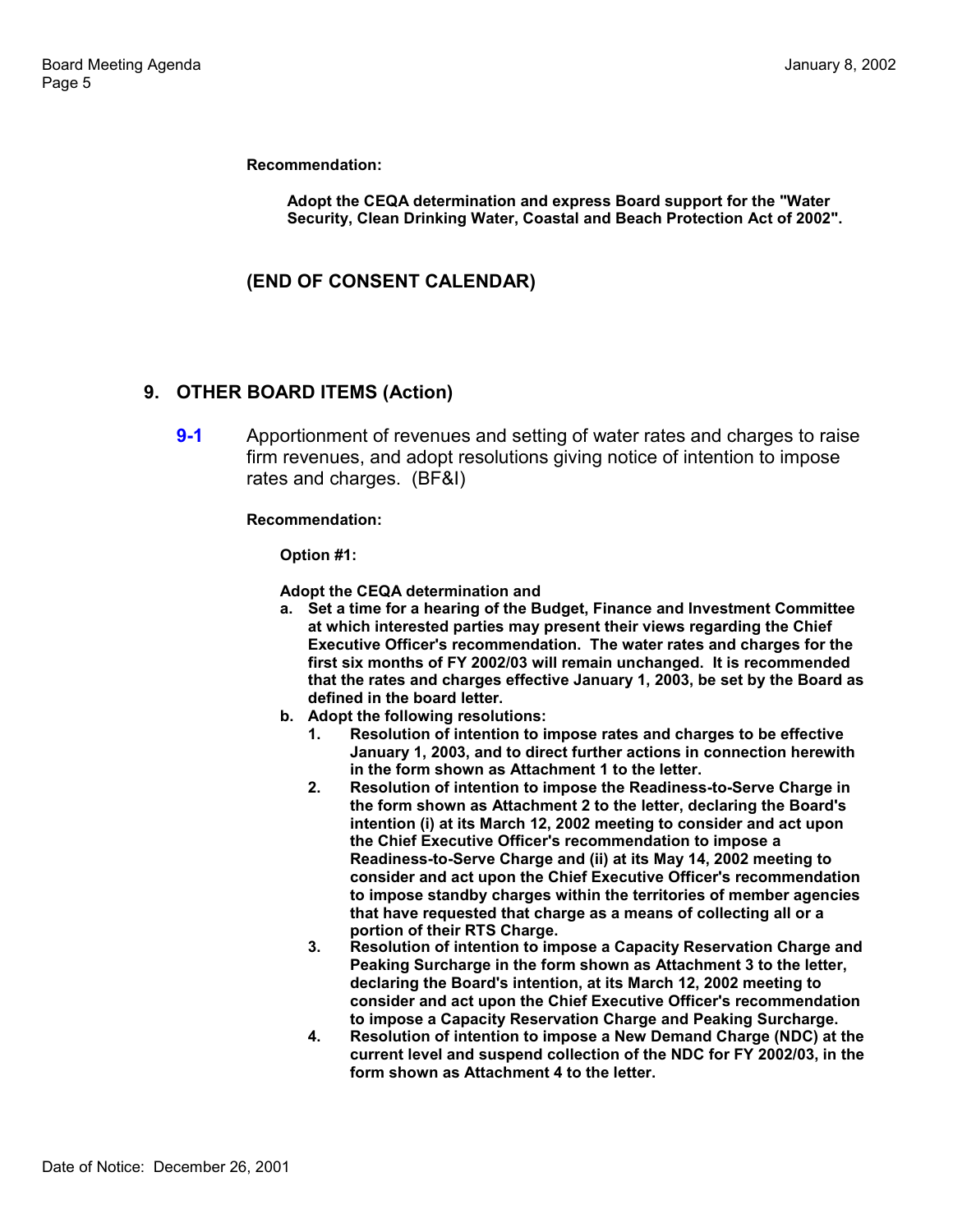**9-2** Authorize \$5.92 million and delegate authority to enter into contracts in excess of \$250,000 for preliminary design and preparation of environmental documentation for the Cross Connection Prevention Program (Approp. 15171). (E&O)

#### **Recommendation:**

**Option #1:**

**Adopt the CEQA determination and**

- **a. Appropriate \$5.92 million in budgeted funds; and**
- **b. Authorize the CEO to enter into contracts in excess of \$250,000 to have all preliminary design work and environmental documentation performed.**
- **9-3** Authorize entering into an agreement for construction management services for the construction of the Arrowhead Tunnels of the Inland Feeder Program. (E&O)

**Recommendation:**

**Option #1:**

**Adopt the CEQA determination and delegate authority to the CEO to enter into an agreement with the successful respondent for RFP 468 to provide construction management services for the Arrowhead Tunnels.**

**9-4** Approve muck disposal sites and expanded staging area for the Arrowhead Tunnels and construction of a pipeline connection to San Bernardino Valley Municipal Water District's Foothill Pipeline as part of the Inland Feeder Highland Pipeline (Approp. 15122). (E&O)

**Recommendation:**

**Option #1:**

**Adopt the CEQA determination and**

- **a. Approve the addition of the muck disposal sites and the expanded Strawberry Creek staging area for the Arrowhead Tunnels.**
- **b. Approve construction of pipeline connection between SBVMWD's Foothill Pipeline and Metropolitan's proposed Highland Pipeline and utilize existing Inland Feeder Program funding to cover the cost.**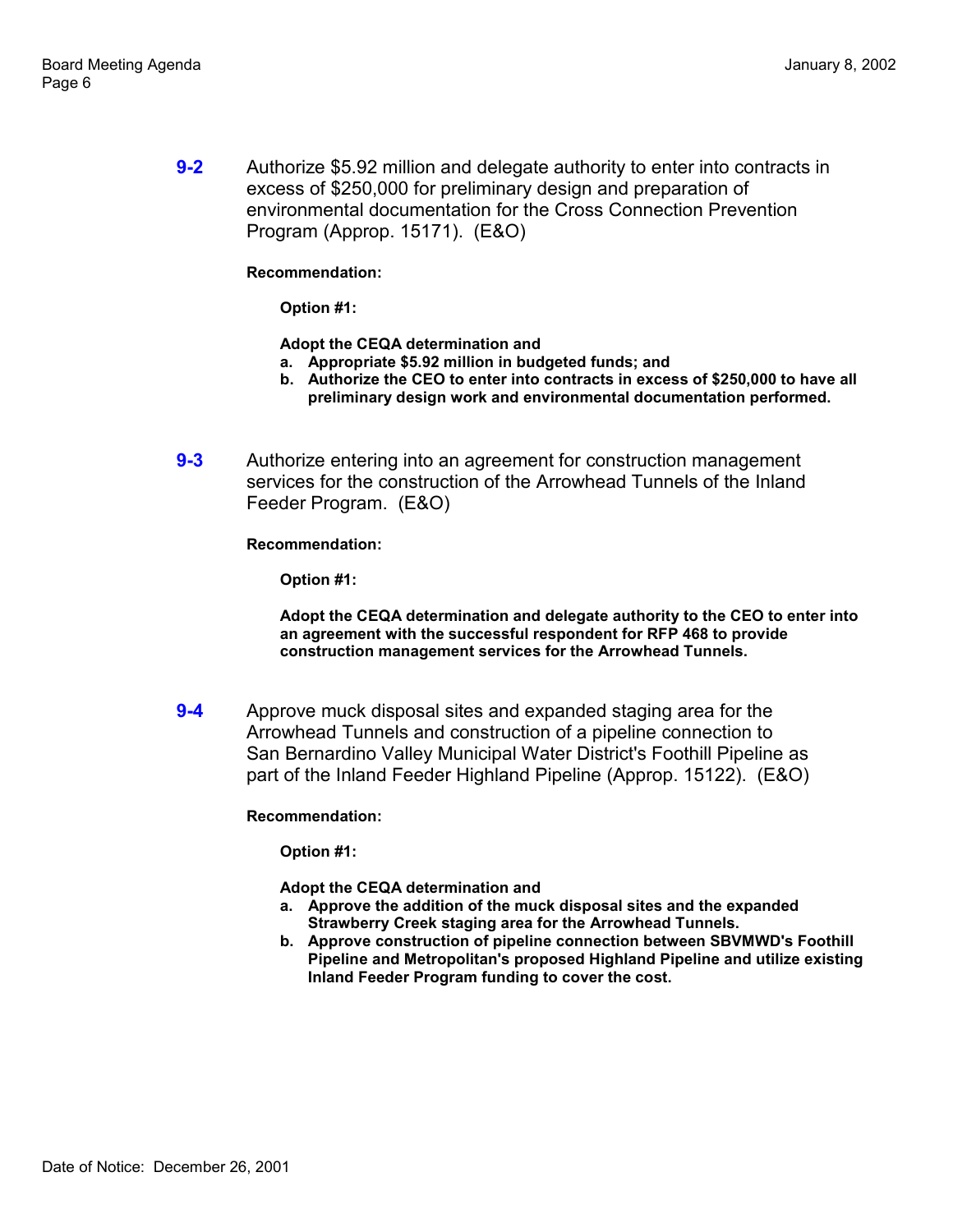**9-7** Authorize the execution of an agreement based on the Sacramento Valley Phase 8 Short-Term Workplan Settlement Principles. (WPQ&R) **[Conference with legal counsel—existing litigation; parties: water right holders in Bay-Delta watershed; to be heard in closed session pursuant to Gov. Code ß 54956.9(a); State Water Resources Control Board consideration of alternatives to implement water quality objectives for the Bay-Delta Estuary and related matters]**

**Recommendation:**

**Option #1:**

**Adopt the CEQA determination and authorize the execution of an agreement based on the Sacramento Valley Phase 8 Short-Term Workplan Settlement Principles.**

**9-8** Authorize execution of agreement dismissing protest filed by the Metropolitan Water District to the Petition to the State Water Resources Control Board filed by Imperial Irrigation District and San Diego County Water Authority for transfer of Colorado River water. (LC&P)

**Recommendation:**

**Option #1:**

**Adopt the CEQA determination and authorize the CEO to execute the Protest Dismissal Agreement among Metropolitan, CVWD, IID and SDCWA dismissing Metropolitan's and CVWD's protests of the SWRCB approval of the IID/SDCWA Agreement for transfer of water from IID to SDCWA.**

9-9 Oral report on *Metropolitan Water District of Southern California v. Campus Crusade for Christ*, San Bernardino County Superior Court Case No. SCV35498, and *Metropolitan Water District of Southern California v. Arrowhead Springs Partners*, San Bernardino County Superior Court Case No. SCV37085. (LC&P) [Conference with legal counsel-existing litigation; to be heard in closed session **pursuant to Gov. Code ß 54956.9(a)]**

### **10. BOARD INFORMATION ITEMS**

**10-1** Status report for the Inland Feeder Program for the month ending November 2001. (E&O) **[Any discussion of potential litigation to be heard in closed session. Conference** with legal counsel-significant exposure to litigation (two matters); to be heard in **closed session pursuant to Gov. Code ß 54956.9(b)]**